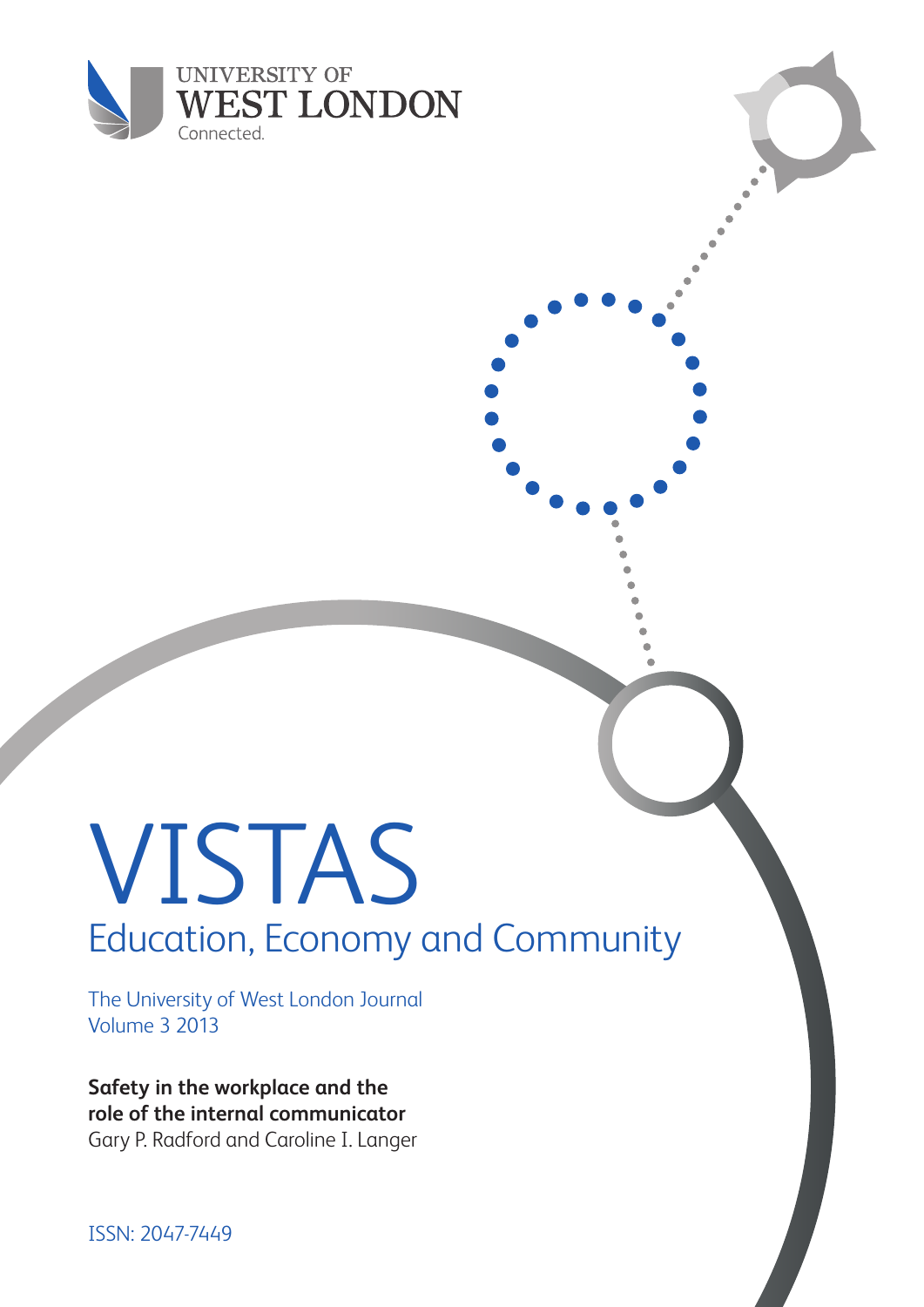

**Safety in the workplace and the role of the internal communicator** Gary P. Radford and Caroline I. Langer

**Citation**

**Radford, G.P. and Langer, C.I. (2013) Safety in the workplace and the role of the internal communicator.**  *VISTAS: Education, Economy and Community,* **3, 56-67**

ISSN: 2047-7449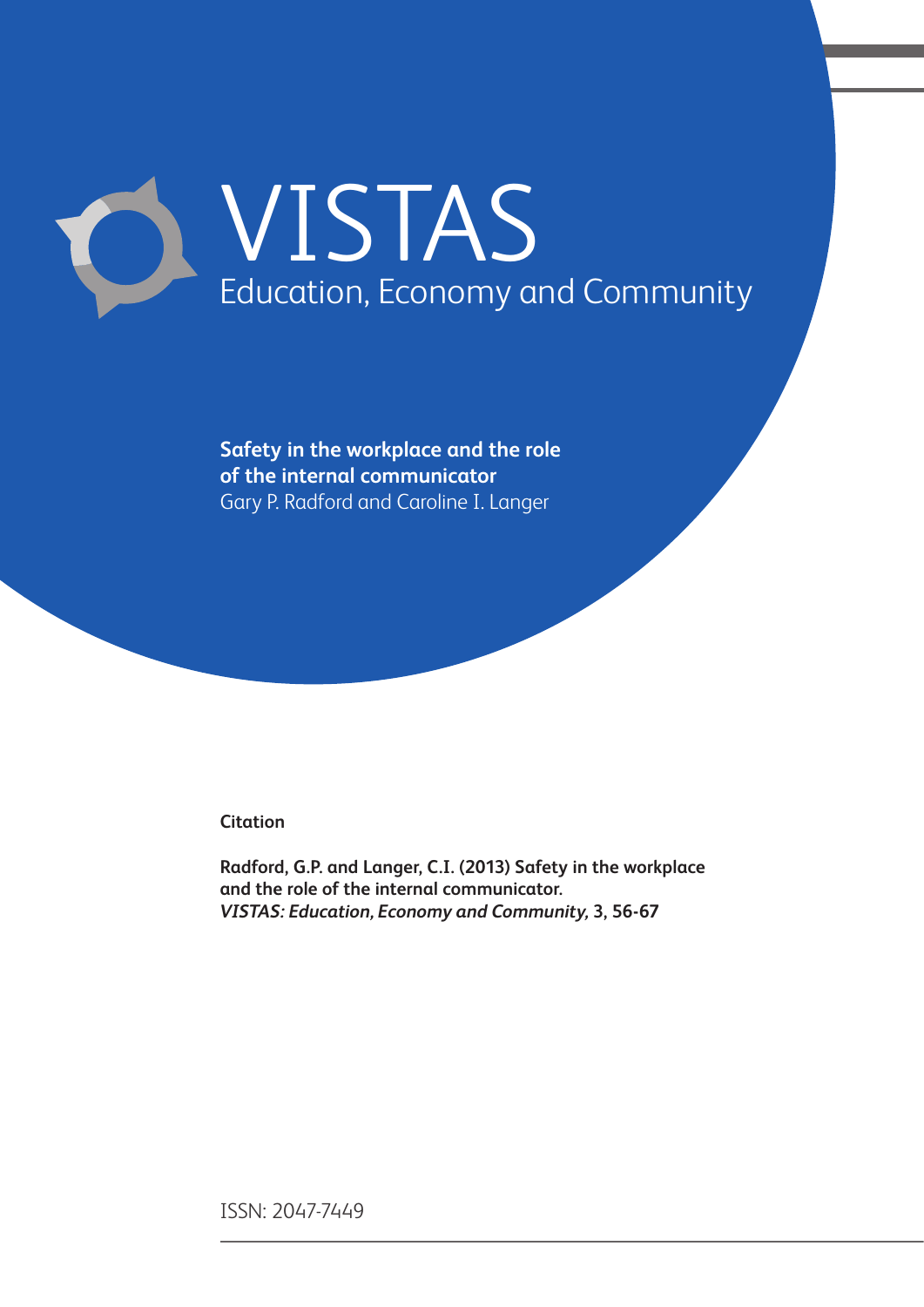Volume 3 2013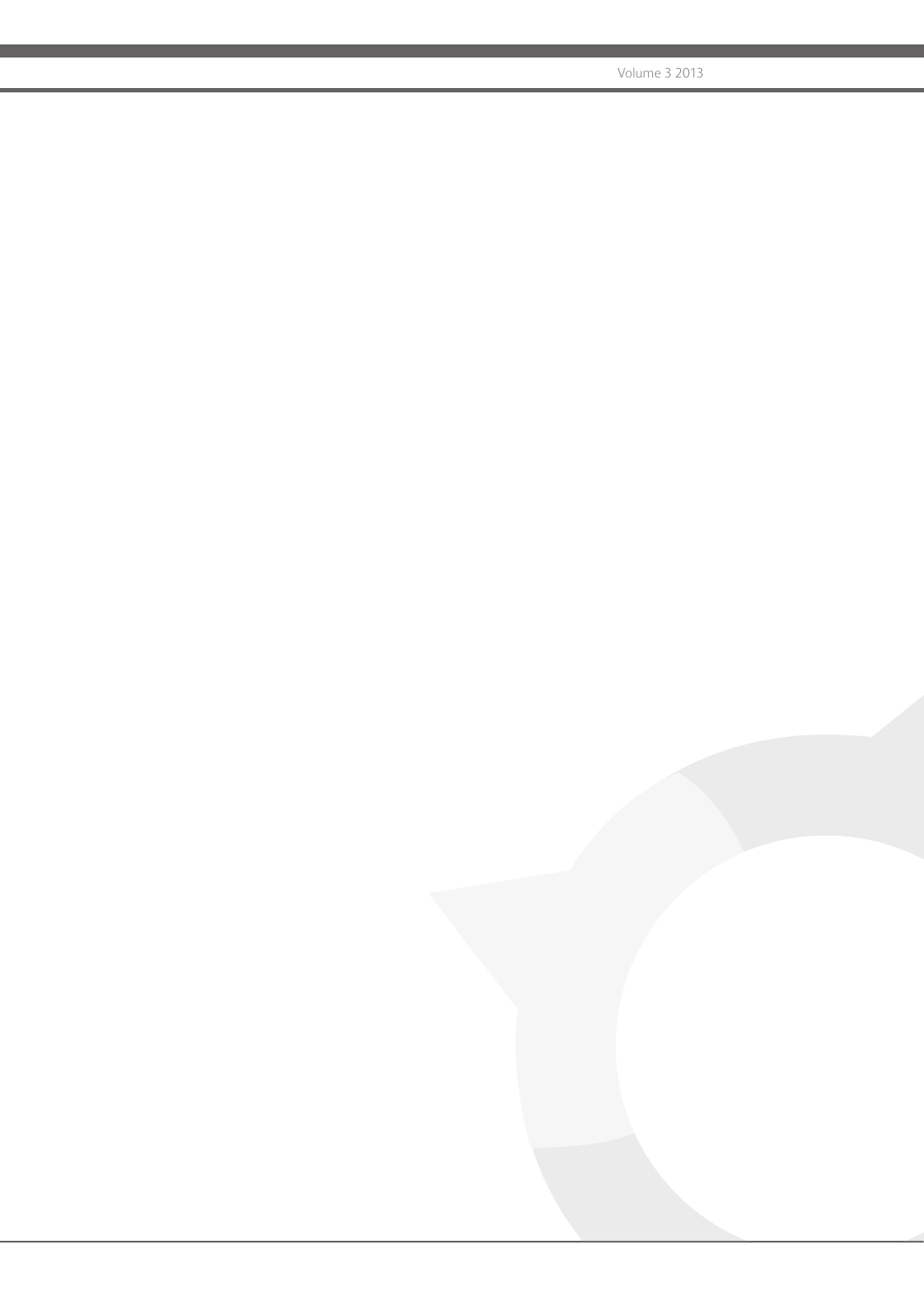

# **Safety in the workplace and the role of the internal communicator**

Gary P. Radford | gradford@fdu.edu

Professor of Communication Studies Fairleigh Dickinson University Madison, New Jersey USA

Caroline I. Langer

Senior Manager of Corporate Communications J.M. Huber Corporation Edison, New Jersey USA

*This paper describes the role of the internal communicator in the promotion of safety in the workplace and provides recommendations for effective communication strategies in this area. The authors conducted structured interviews with internal communicators and environmental, health, and safety professionals working in large corporations in the United States. Using a grounded theory methodology, common themes were identified and practical recommendations for internal communicators were generated. The analysis of the interview data yielded five themes which describe an appropriate role of the internal communicator with respect to safety communication: (a) engagement with safety personnel, (b) engagement with management, (c) engagement with workers, (d) the need for collaboration, and (e) the value of traditional communication technologies.*

Keywords

*health and safety at work* | *occupational injury and illness* | *communications strategy* | *internal communications* | *grounded theory methodology* | *US corporate environment*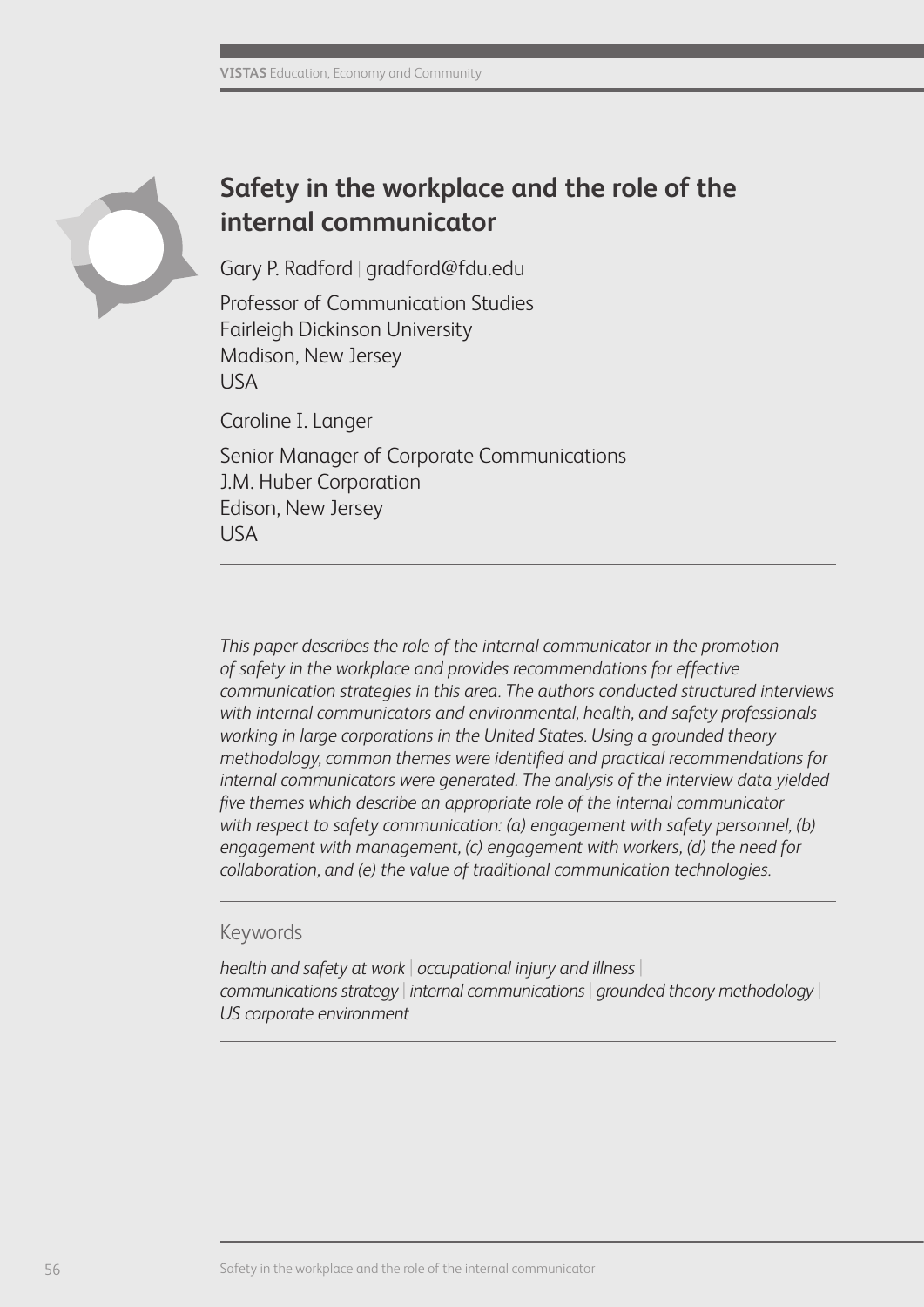# Introduction

The United States Bureau of Labor Statistics (2014) reported that 4,383 fatal occupational injuries and almost 3 million nonfatal injuries and illnesses (2,976,400) occurred in the United States in 2012. Leigh (2011) estimates that the total national economic costs of occupational injury and illnesses among civilians in the United States for 2007 were approximately \$250 billion. Compared to the creation of a colorful newsletter or the roll-out of a new Intranet system, communicating messages about safety protocols may seem rather mundane. However, as is made clear by the occupational injury statistics cited above, the success or failure of safety communication practices is measured not only in terms of the financial bottom line, but also in terms of life and death. A poor safety record also generates bad publicity and negatively affects a company's reputation. Increasingly, pressure to operate in a safe and environmentally sound manner is coming from customers and communities who are also looking more closely at the manufacturing facilities in their midst. A poor reputation for safety can negatively affect permit applications for such activities as plant expansions. The potential impact of effective safety communication strategies for the organization is not to be underestimated.

Given the high personal, social, and financial stakes associated with workplace safety, it would be expected that the role of an organization's communication function with respect to safety would be extensively reviewed in the management and corporate communication literature. This is not the case. Mullen (2004) notes that less than 1% of organizational research has focused on issues concerning occupational health and safety (see also Barling, Loughline, and Kelloway, 2002) and it is only recently that communication issues in the area of safety have been addressed by communication scholars and researchers (see Real, 2008; Zoller, 2003, 2004). Similarly, Michael, Guo, Wiedenbeck, and Ray (2006) report that although substantial research has focused on leader/subordinate communication in the workplace, insufficient attention has been given to considering this relationship in terms of workplace safety (see also Hoffman and Morgeson, 1999). This paper addresses this dearth of research on the relationship of communication and safety by examining the role of the internal communicator in meeting the challenge of creating and maintaining a safe work environment.

The job of the internal communicator within the modern corporation embraces many diverse functions (e.g., Holtz, 2003; Quirke, 2002; Smith and Mounter, 2005). On the tactical level, the internal communicator disseminates information to employees, such as benefits information. On the strategic level, the internal communicator has a key role in articulating the mission, vision, and values of the organization for employee consumption, as well as encouraging productivity, maintaining employee morale, and creating and maintaining a positive corporate culture. It is our contention that the creation of a positive safety culture should also fall under this purview. It should be the task of the internal communicator to articulate and disseminate values associated with safety through the strategic deployment of messages.

Our thesis is that the value of safety communication lies in the creation and maintenance of *employee engagement* on health and safety issues. Engagement means more than simply circulating safety information on colorful posters or presenting standardized PowerPoint presentations or DVDs. The presentation of safety information by itself will have little or no significant impact on the well-being of employees. Employee engagement in issues of safety is about getting management and employees actively involved with everyday work place practice. This paper will address the role the internal communication professional must play in the creation, acceptance, and maintenance of employee engagement with regard to the issue of safety.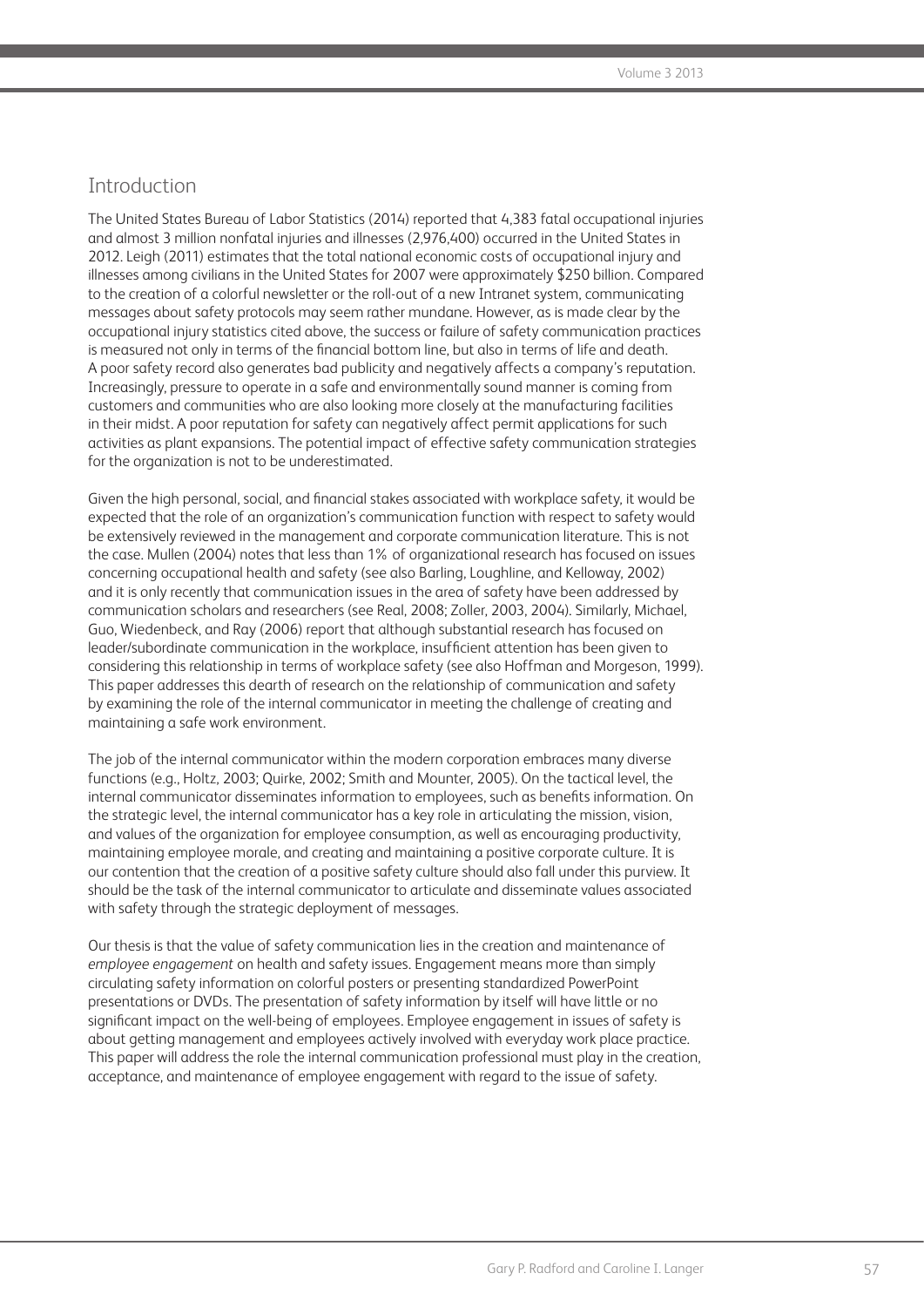# The safety paradox: The challenge for the internal communicator

The crux of the challenge for the internal communicator in the area of safety is something that might be called the *safety paradox*. It would seem at first blush that getting employees to work safely would be an easy task because the internal communicator is advocating behaviours that are in the employee's self-interests. After all, no one wants to get hurt, or perhaps worse. Plus there are considerable direct cost-savings to businesses when workers stay whole and healthy. These include lower workers' compensation insurance costs, reduced medical expenditures, smaller expenditures for return-to-work programmes, fewer faulty products, lower costs for job accommodations for injured workers, and less money spent for overtime benefits (see Occupational Safety and Health Administration, 2014). Demonstrated attention to safety and health also results in the reduction of indirect costs due to increased productivity and morale, better labour/management relations, and reduced turnover.

On the negative side, in addition to the direct costs incurred to the company when employees are unable to physically work because of injury, there are also the hidden costs associated with unsafe practices (Oxenburgh and Marlow, 2005). Workers are unable to function efficiently because of poorly designed equipment. Badly designed work procedures result in lower productivity. Poor working conditions caused by environmental hazards such as bad lighting, dust, or fumes contribute to absenteeism, avoidance of undesirable work areas, and greater rates of staff turnover.

However, despite these arguments for the importance of safety, Zohar and Luria (2003) have noted that engaging employees on issues of safety poses a significant challenge to management and, by extension, to the internal communication function. Working safely constitutes an odd kind of paradox. Following safety procedures, such as wearing special equipment, ensuring the workplace is clean and organized, or having a *work-buddy*, takes time and effort and the benefits are not readily apparent. Injuries are events that attract attention and motivate behaviour change. Safe behaviour can only result in non-events, however; i.e., the avoidance of low-probability incidents. When safety behaviour is successful, nothing happens. When nothing happens for weeks, months and years, employees can feel that perhaps all these complex routines are not really worth it.

Employees can feel pulled in two different directions by the seemingly contradictory messages of *working safely versus working efficiently*. The idea of *working safely* often means working at a slower pace, putting in extra effort, or enduring the personal discomfort of wearing safety equipment. Such practices do not necessarily enhance work productivity, and employees may be tempted to take safety short cuts in order to complete their tasks more quickly which, in turn, can lead to immediate tangible financial benefits for both the employee and the company. In terms of unsafe behaviour, Mullen (2004) notes that, *'workers who compare negative aspects (risk of being injured) to positive aspects (good wages, benefits, etc.) tend to be more likely to adopt unsafe practices if the costs are perceived to be less than the beneficial outcomes'* (p.276).

Faced with a mindset like this, presenting employees with information on *how to work safely* will have little or no impact on behavior since information alone will not overcome the underlying perception of risk and the perceived benefits of working unsafely. That is why employee communication has to be more than giving information to workers. It has to be about engaging employees in such a way as to persuade them to maintain safe practices even if those practices seem more inefficient for the worker. How might internal communication address what we have labeled the safety paradox? What can the internal communicator do?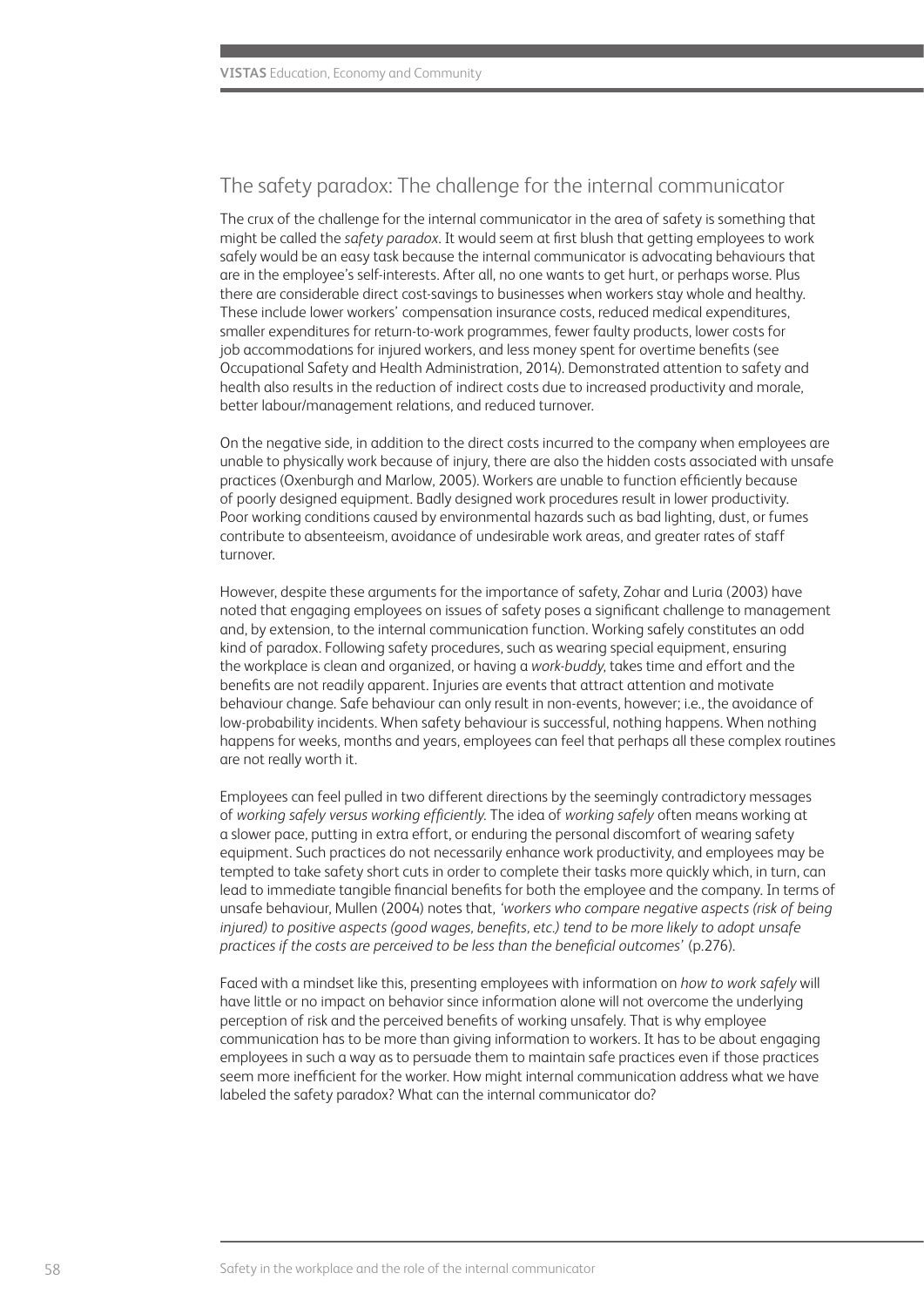# Method

Subjects: Structured interviews were conducted with 16 internal communicators and environmental, health, and safety professionals working in large corporations in the United States. The 16 respondents were in mid-level management positions or higher with no less than 12 years of experience. Most of the respondents had 20 years of professional experience or more. One interviewee worked for a consulting firm, another worked for the Occupational Safety and Health Administration (OSHA), and the remaining 14 worked for national and international corporations with at least 1,000 employees (most had 5,000 employees or more and the largest company employed 90,000 employees). Five of the interviewees worked in the safety, industrial hygiene, and environmental function of their company, one interviewee was a Human Resources professional with responsibility for workplace safety, and five interviewees worked in the corporate communication function. This mix of professional experience was selected deliberately to generate a picture of safety communication from a variety of perspectives.

The 14 interviewees working in corporate communications were happy to discuss safety communication at their workplace, but only on the condition that their names and the names of their corporations remained anonymous. Some were concerned with the way their company might be depicted to the general public. Others were concerned about possible litigation related to safety issues in the workplace. One corporate communication professional that was approached as a potential interviewee refused to participate in the study because of a litigation issue being faced by his company at the time. Even if interviewees had been willing to give their names, in order to identify corporations and their employees, the authors would have been required to submit the completed manuscript to the corporations' legal departments for a review and approval process that would likely include others within the corporation. Interviewee confidentiality was therefore necessary to ensure that the interviewees felt free to speak openly about their experiences. The sample of interviewees has limitations because, while many of these professionals work for global companies, all 16 respondents were from the United States and their perspectives were largely American.

**Interview protocol:** The researchers used a structured interview format to collect data from the interviewees. As Bailey (2007) explains, *'the researcher conducting a structured interview asks, in specific order, precise questions of interest to him or her'* (p.98). During a structured interview, the interviewer controls the content, order, and pace of the questions, and works to keep the respondent on track. As Bailey (2007) points out, *'structured interviews are particularly useful for comparing answers from different groups of respondents'* (p.99). In this case, a common set of questions was asked to respondents from a range of different job descriptions and professional backgrounds. Having a common set of questions allowed the researchers to compare and contrast responses.

The interview questions were generated from a close reading of Stewart's (2002) *Managing for world class safety* combined with the work experience of the second author. An initial list of questions was drafted which included the areas of tactics, current practices, the relationship of the corporate communicator to the safety function, the role of management and leadership, recommended best practices, how approaches to safety communication has changed over time, and the potential impact of corporate communications on the workplace safety culture. These questions were further refined and follow-up questions identified after initial interviews were conducted with Alison Davis, a communication consultant, and Michael Yarnell, an OSHA officer stationed in New Jersey. The final interview protocol is included as Appendix A.

**Procedure:** The interviews were conducted from November 14, 2006 – April 18, 2008. Seven interviews were conducted face-to-face and nine interviews were conducted by telephone. Extensive handwritten notes were taken. The interviews were not audio-recorded. The interviews lasted from 30 – 60 minutes.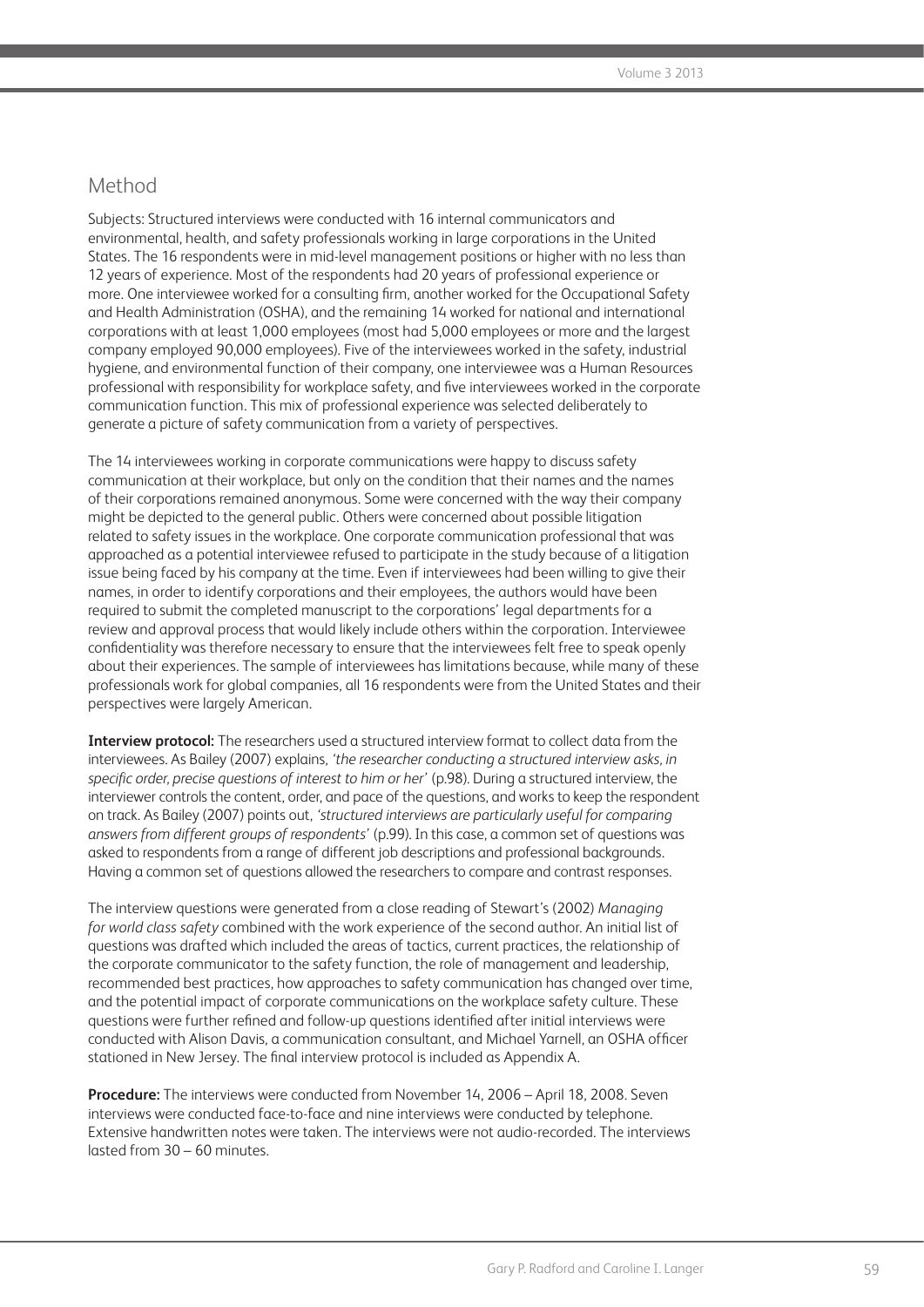### Analysis of interview data

The 16 interviews generated over 50 pages of interview transcripts. Analysis of the transcripts was based in a grounded theory methodology (Charmaz, 2002; Glaser and Strauss, 1967) which identified emerging themes and patterns within the transcript data. Themes were defined as topics that reoccurred across responses from different interviewees (Glaser and Strauss, 1967). An initial list of themes was generated and shared with the 16 interviewees. All of the interviewees agreed that the emergent themes were accurate and offered feedback for minor changes. In the analysis that follows, quotes from the interviewees are used to establish and illustrate the identified themes.

#### Results

**Theme one: Communicating with safety personnel:** The interviewees agreed that a key domain of the internal communicator is to render intelligible the laws and standards for safety mandated by the federal government. Workplace safety is the domain of the Occupational Safety and Health Act, signed into law on December 29, 1970, by President Richard M. Nixon, and overseen by the Occupational Safety and Health Administration (OSHA). Part of OSHA's mission is setting and enforcing safety standards. It would seem that a workplace would be considered safe when it follows OSHA standards and guidelines. Unfortunately, the situation is not that simple. OSHA standards have to be translated into a form the manager and the worker can understand and use in their daily work lives, as noted in these remarks by the Hon. Charlie Norwood, Chairman of the Subcommittee on Workforce Protections, in 2005:

*"I've heard employers say many times that . . . OSHA regulations are too complex and difficult to understand. Clearing up this regulatory jungle has been one of my top priorities since coming to Congress in 1995, and continues to be so today. I believe a regulatory jungle is an apt description for the myriad of OSHA rules, regulations, gigantic documents, and interpretive letters that employers must come to understand"*. (United States Senate, 2005, p.1).

A Senior Consultant on Casualty Risk Control agrees that the translation of regulations into every day work practice is a concern, and that regulation is not confined to the federal level: *"The Regulatory Jungle does not include only OSHA, but also federal, state and local – and even industry – regulatory mandates. In some locations, the local regulatory mandates may be more stringent than the OSHA mandates, and be better or more aggressively enforced."*

All interviewees agreed that the translation of Norwood's *jungle* of regulations, rules, and standards into meaningful work practices in the work environment is a *communication* problem and also that communicating creatively about safety is unique amongst internal communication activities because it is bound by regulations which mandate the safety information companies must communicate to its employees and the safety activities it must undertake. *"Content won't ever be the responsibility of corporate communications,"* acknowledges an Environmental, Health & Safety (EH&S) leader at a large chemicals manufacturer. *"While we might understand the complex information, we don't have such an easy time sharing it with people who aren't part of the EH&S profession."* The first priority of the internal communicator, then, is to engage with personnel directly involved with safety practices.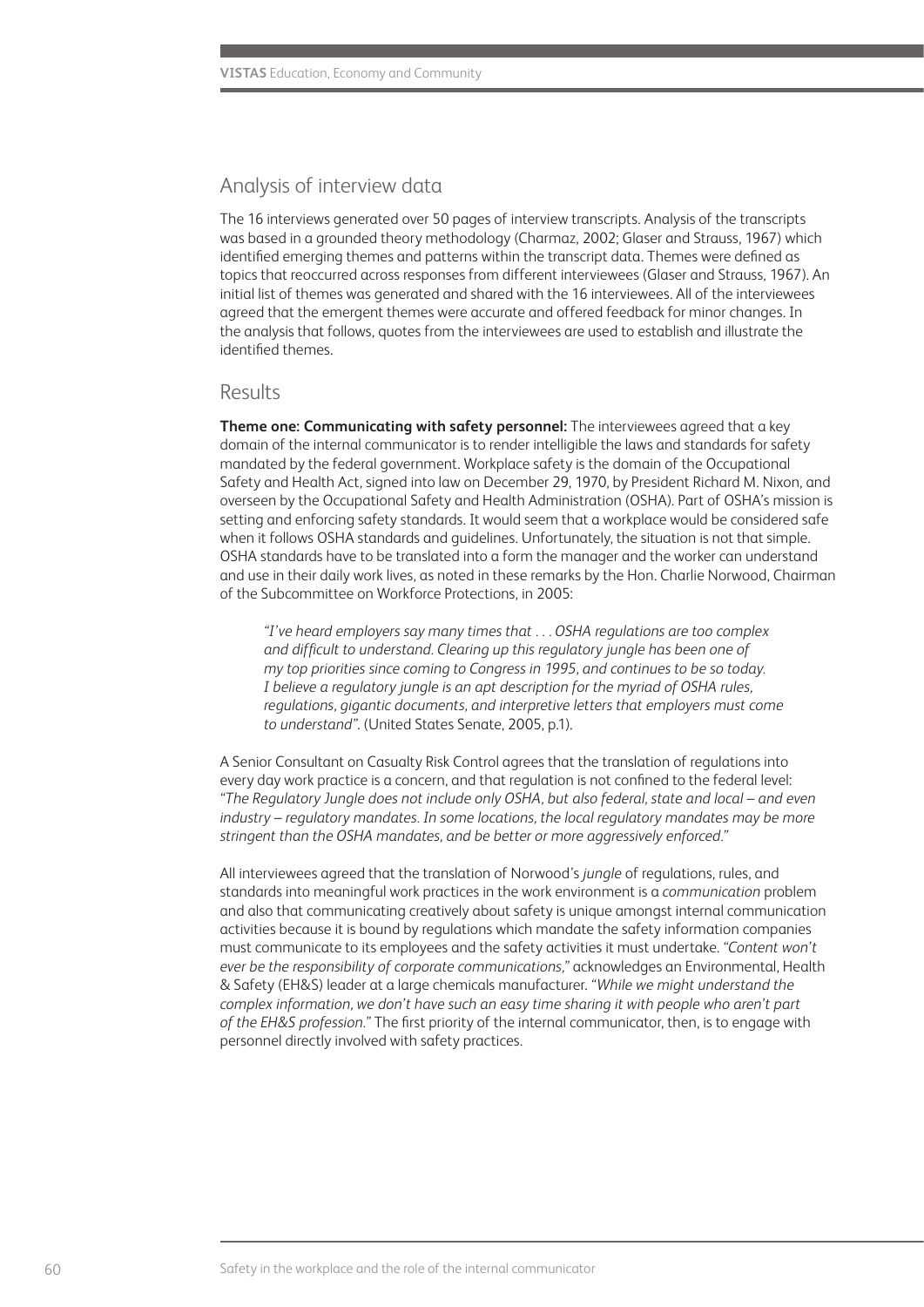One problem identified by the interviewees is that the first instinct of an organization's safety officer to go it alone when creating and disseminating safety information. The Safety Manager of a small chemical company remarked, *"I can find and download all the safety-related information I need from the Internet. If I need a poster, there are fee-based sites that let me order or download exactly what I need. This is much easier and faster than trying to get help from corporate communications."* Similarly, a Safety Leader at a large energy company stated that *"corporate communications does not support our safety communications and I never thought to ask them for help."* Some interviewees noted that few plants are large enough to support an on-site communications professional. Usually the human resources representative, the plant manager's administrative assistant, or member of a specific function, such as safety, takes responsibility for local communications.

Changing this situation requires proactive outreach from the corporate communication function to the personnel in charge of safety communications. The interviewees agreed that the internal communicator has to take the initiative for expanding her network to include safety professionals, as well as contacts from the Risk Management, Legal, and Human Resources Departments. All of these departments have a stake in the safety of the employee population but it is the responsibility of the Communications Department to bring these stakeholders together.

Engaging with the community of safety professionals is essential because the internal communicator will be unable to effectively translate foreign terminology and legalese into layman's terms until they are able to understand it themselves. One interviewee noted that obtaining this Rosetta Stone begins with the internal communicator gaining a working knowledge of how the EH&S department functions and understanding the department's hierarchy, including who is in a corporate office and what types of EH&S employees work in the sites. The next step for the internal communicator is to get to know the EH&S people personally. Every organization has unique complexity: multiple locations, different types of employees at each location, different types of plants with different types of procedures, different functions, and different shifts. It is imperative that the internal communicator leave the corporate office and visits EH&S personnel in the plants they serve and continues to engage in regular dialogue.

**Theme two: Engaging with management:** A second theme that emerged from the interview data was the role of the internal communicator in the engagement of management in safety issues. It falls to the internal communicator to make management aware of the importance of their role in promoting the value of safety in the workplace. Interviewees agreed that it is necessary for managers to go beyond simply issuing safety-related memos, and numerous interviewees stated that Management must become actively and even physically involved in health and safety matters. A Senior Safety and Industrial Hygiene Manager stated the issue as follows: *"The problem with folks from Corporate – and I've worked in Corporate during my career – is that they have no idea what it is like to work at a plant site. They make demands on us that are difficult to carry out in the real world."* Another interviewee said that management commitment to safety can be communicated by managers demonstrating the safety behaviors required of the workers, including something as simple as holding on to a hand rail when walking down the stairs. Managers should own personal protective equipment such as safety glasses and steel-toe safety shoes. And they need to know what to look for in a plant environment, such as proper lock-out/tag-out and fire extinguishers placement and maintenance.

Interviewees noted that internal communicators can ensure that safety posters hang not just in the plant environment but in the management offices as well. While an office environment is less hazardous by nature, leaders who control budgets must be constantly reminded that the safety of its workers is their responsibility. Communicators can also plan meetings at the corporate office that include or focus on safety. While such presentations may seem to have less relevance than in a plant environment, they will help cascade safety thinking down through the organization. Internal communicators should encourage leaders to visit plants, hold skip-level meetings at plants, begin and end all meetings with a safety message, and work safety into written messages. Interviewees recommended that internal communicators also provide local managers with safety communication tool kits including DVDs, handouts, or posters and by providing them with talking points so managers always have well-crafted safety messages on hand in any situation.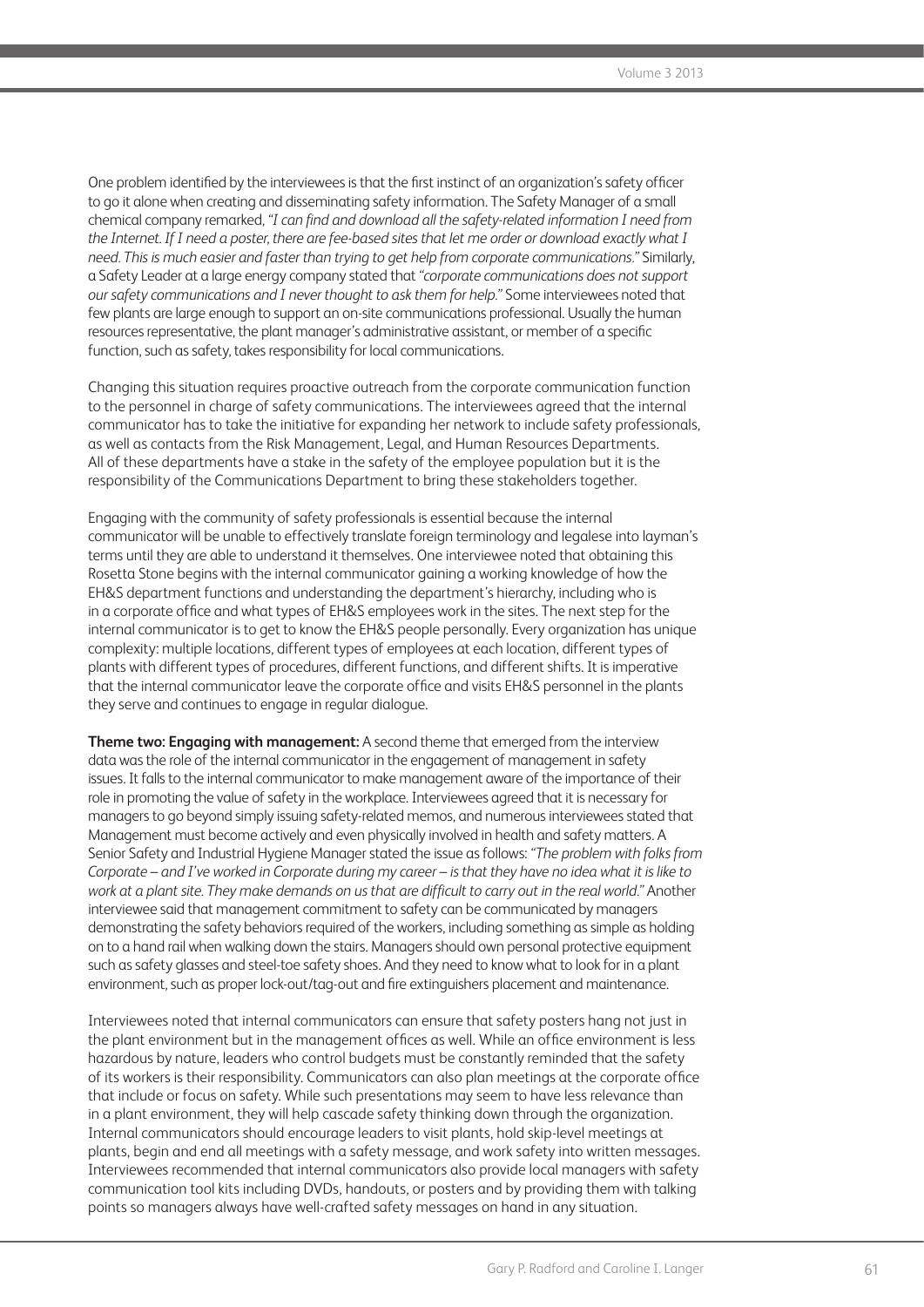**Theme three: Engaging with workers through appropriate language:** Communicators know that words are powerful and they can serve their enterprise by determining which terms and phrases to use in safety discussions and materials. For example, a Vice President of Corporate Communications at a specialty materials business warns: *"Be careful not to stress the notion of 'zero injuries.' We do not want to punish people who have suffered an injury. Focusing on 'zero' could drive injuries underground. Rather than report the incident so that we can correct the problem, the employee creates a cover-up, saying the injury happened at home. Instead, focus the safety message on keeping everyone safe, looking out for each other and taking responsibility for behaving safely ourselves."* 

In other words, the message should be about caring about people – not caring about metrics. A communicator at a corporation providing an array of services to residential and commercial customers advises: *"Look at safety from the positive. If you say, 'I don't want you to get hurt,' you are approaching from the negative. We say, 'I want you to stay safe.'"* Language is also important in terms of how a company labels what occurred. Stewart (2002) notes that, *'safe companies do not use the term 'accident', with its connotation of an uncontrollable event. Instead, they refer to injuries and incidents'* (p.70). The interviewees offered the following examples of positive safety messages:

- We can prevent all injuries.
- We care about your safety. We want you to be able to return to your family at the end of your shift in the same shape as when you arrived.
- Safety is compatible with excellence in other areas of the business, including quality, productivity and profitability.
- Safety is not a priority, it is a value. Our priorities may change but our values do not.
- In any case of conflict between safety and other objectives, safety always comes first.
- It is not enough to perform your job: have to perform your job safely.

A number of interviewees recommended that the internal communicator should also have a strategy for communicating safety statistics and the disclosure of recordable incidents. Numbers by themselves are not particularly relevant to the average employee. To help employees understand the meaning behind the numbers, internal communicators can work with the safety staff to help them provide more meaningful information in terms of the impact of injuries on human beings. To translate numbers into learning opportunities, interviewees suggested that communicators ask their safety colleagues such questions as:

- What types of injuries occurred? How many of these injuries occurred? What are we doing to prevent them from happening again?
- What must employees do to help the company achieve its safety goal?
- What hazards should employees look out for, based on these results? What action should they take to eliminate these hazards?
- What injury prevention activities has the company recently undertaken and what impact did these actions have on our safety results?
- How can we connect these results with our safety targets and the company's overall performance goals?

The goal is not to make employees aware of a number but to provide them with information so they know how to avoid injuries to themselves or those around them. A generic *stay safe* discussion is not as helpful as providing specifics and examples. Communicators can work with safety staffs to develop monthly or quarterly themes based on what types of injuries are most prevalent. The team can tie posters, articles and discussions of these themes to seasons, such as avoiding slips on snow and ice; to specific events, such as National Safety Month™ for members of the National Safety Council; or to specific body areas, such as avoiding hand injuries. Focusing on a specific message for each period keeps safety discussions fresh and interesting.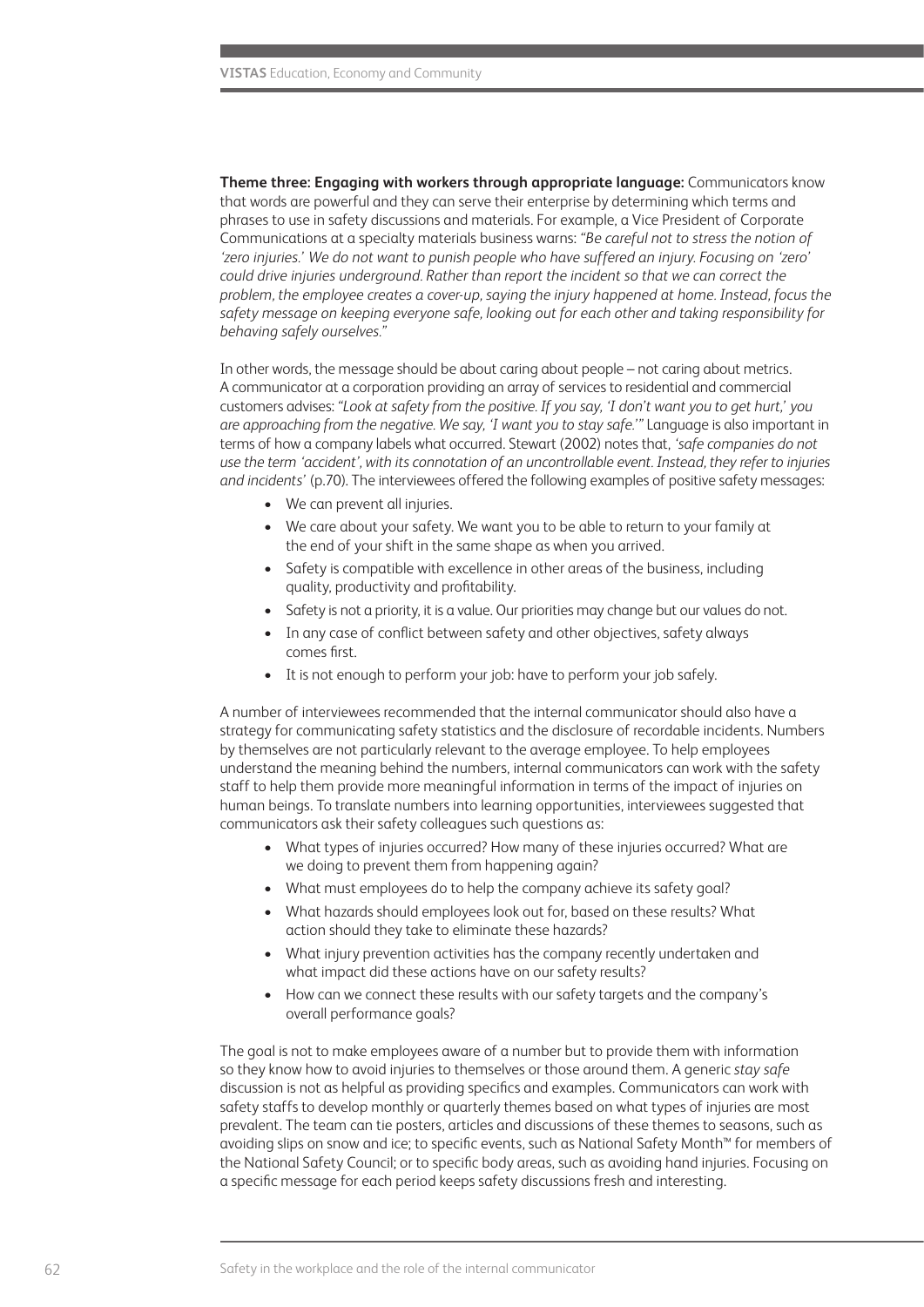**Theme four: The need for collaboration:** The interviewees agreed that all employees of an organization must be involved in any effective safety program. While safety and health is the employer's responsibility, the workers must be able to anticipate or recognize hazards and collaborate with their employer to implement controls. Employee engagement is the foundation of a local safety culture. To nurture such cultures, internal communicators need to do more than provide information. They have to provide opportunities for engagement in order to create connections between management and employees. For many of the interviewees, this is the key relationship in the creation and maintenance of the safety value in an organization. An EH&S leader at a large chemicals manufacturer notes: *"Corporate Communications would add value by helping my function explain the value of the safety investment to top management. My profession tends to get bogged down in a lot of nitty-gritty details and that is not what top management wants to see. They just want to know the bottom line and we need help with showing how environmental and safety stewardship isn't a cost – it actually saves the company money."* This leader would also like assistance with accessing, and preparing, the management chain so that these leaders will be visible in championing safety, noting that *"it cannot be on the shoulders of safety people."*

With more than seven million workplaces in the U.S., OSHA will never have the resources to use inspection as the means of fulfilling the agency's mandate to protect employee safety and health. Thus, OSHA is putting a greater emphasis on Voluntary Protection Programs (VPP), in which management, labour and OSHA establish cooperative relationships at workplaces that have implemented a comprehensive safety and health management system. A Compliance Assistance Specialist at OSHA remarks that: *"The hallmarks of VPP are management commitment and employee involvement, which is why these factors represent 40 percent of a VPP evaluation."* How does OSHA feel about the role of management in workforce safety? The OSHA official stated that, *"There is no way on the planet Earth that OSHA will certify an establishment in VPP unless management demonstrates their commitment to safety through direct involvement with employees."* Approval into VPP is OSHA's official recognition of the outstanding efforts of employers and employees who have achieved exemplary occupational safety and health. The OSHA official continued: *"Engaging the employee in safety and health can only be partially accomplished by the communicator. Where the rubber actually meets the road is when the employee physically accompanies a walk-around inspection team or witnesses a safety problem he or she pointed out being corrected. That is my definition of 'engagement.' But the skills and actions of a communicator can go a long way toward making that involvement real."*

**Theme five: The value of traditional communication strategies:** Internal communicators seek to influence others through many information channels. They can help to determine when, where, and how often to expose employees to safety messages. Some interviewees suggested that developing a robust intranet site with a section dedicated to safety-related resources is an obvious project for communications support. Here employees can find information about the company's objectives, performance, and activities. Locations can share documentation and best practices. Articles with safety themes can be cross-referenced with links to additional resources.

Interviewees also reported that technology is useful to engage employees who tend to have office space, such as plant managers, safety professionals, and human resources representatives. Just about everyone with access to a computer relies on email or instant messaging and newer engagement technologies (web conferencing, web casting, podcasting, blogs and wikis) are gaining ground. Three interviewees suggested the innovative idea of using a blog to update employees on safety information as it becomes available. A blog also has the capacity to receive employee feedback.

There is a clear trend in corporate communications in general away from print and toward pixels. Corporate management is moving towards electronic rather than print newsletters to save money, using the justification that the Intranet provides an archive of this information. As some interviewees pointed out, however, while this practice may reduce costs and clutter in an office environment, it is likely to reduce the information to a large constituency of employees who work in the plant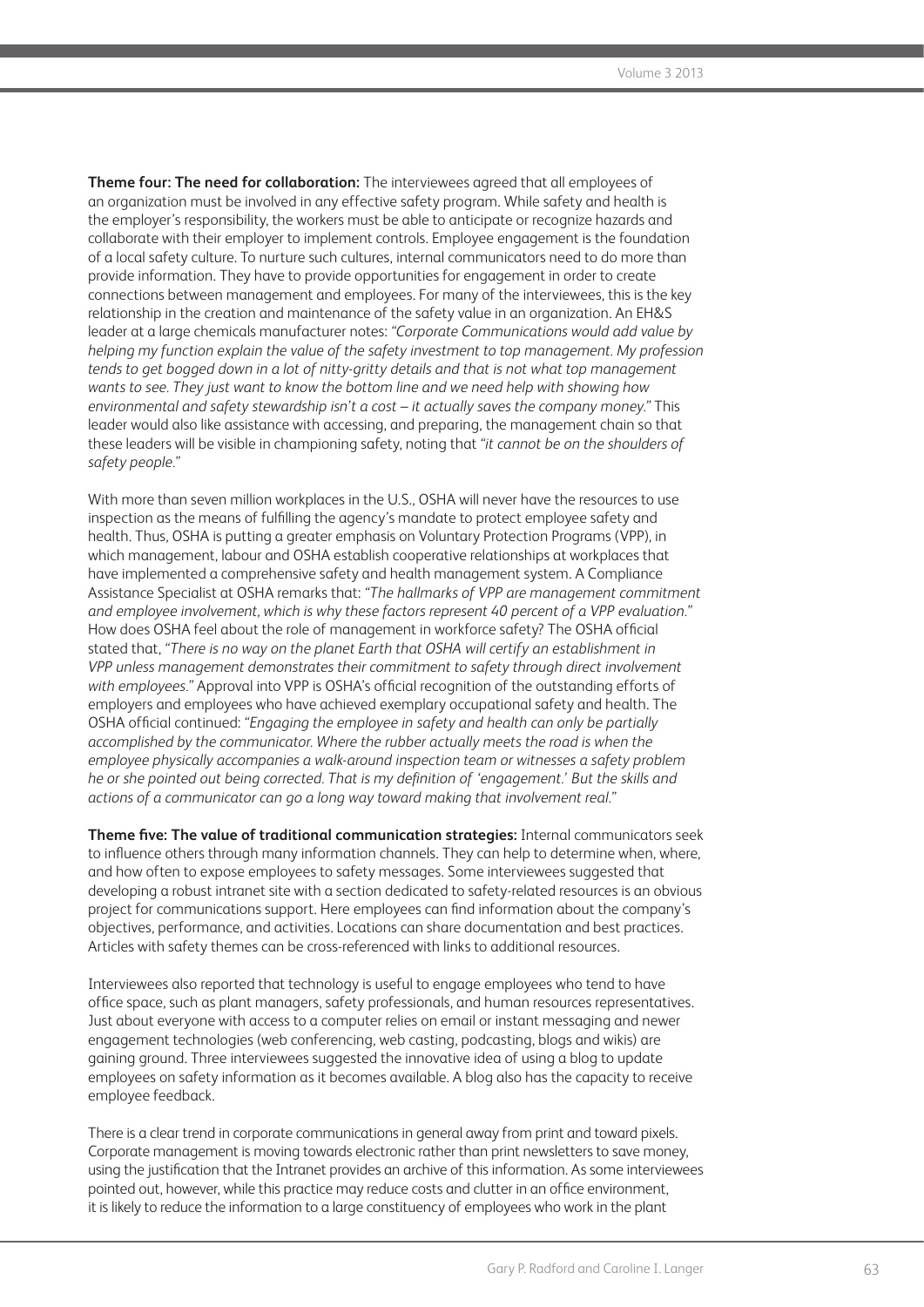environment. If there are computers in the plant, employees must protect them from the harsh often dusty manufacturing environment, which at minimum means enclosing them in plastic and keeping them away from machinery. Having computers located away from equipment also means having them being away from employees. *"The vast majority of our communications are disseminated via the Intranet,"* says a Manager of Corporate Communications at a large chemicals manufacturer. *"The problem is that a lot of plant employees do not have access to a computer at*  work. Even where there are kiosks, we cannot really expect that people will use them during their *breaks, or before or after their shifts."* Distributing materials with a *"please post for those without Intranet access"* message will only do a modicum of good and most probably will be ignored.

Interviewees pointed out that visual communications have particular value in a plant environment. These can include posters, signs, bulletin boards, calendars, hardhat stickers, table tents in the cafeteria or break room, pictograms (like IKEA *'how to assemble'* instructions), and interactive PowerPoint presentations that individuals can click through on a computer. Plantlevel supervisors also appreciate tools like specific Questions & Answers (Q&As), with answers. Alison Davis notes that *"communicators often think* Q&As *are the dumbest tools in the world. But supervisors have to be prepared to answer questions. Plant managers are terrified of not being able to answer a question. If you do a great* Q&As *document that gives the local supervisors answers to the horrible questions they are going to get, then they feel all set."* A list of Q&As is an engagement tool if the supervisor uses it to foster dialogue. Communicators can also make it easier for local supervisors to disseminate routine safety information by providing brief topicspecific modules. Such techniques as graphics, talking points, an *'elevator speech,'* Q&As, and the one-pager on a single topic will help people give employees in the manufacturing environment interesting, relevant information that also furthers the key messages and goals of the corporation.

The interviewees agreed that the use of PowerPoint in a plant level situation may not be particularly useful since many interactions and meetings are informal and held standing up. Some interviewees noted that supervisors do not want to take people off the line for longer than they must or *'waste time'* talking. Workers are concerned with reaching their production goals. Corporate managers spend much of their time in meetings so they may not realize this. Print information is the preferred communication medium in this setting since a shift supervisor can hold up a visual, post it or pass it around. Handouts are also a good option, but a discussion with the shift supervisor will help to determine the best method for distribution.

Publishing print versions of internal articles and memos continues to have value because it assists with awareness, employee recognition, the sharing of best practices and articulating management's support for a safe workplace. Because safety communications cannot neglect any group of employees, including those without regular computer access, communications practitioners should collaborate with their superiors to make the case that manufacturing is an environment where online communication is limited in its usefulness.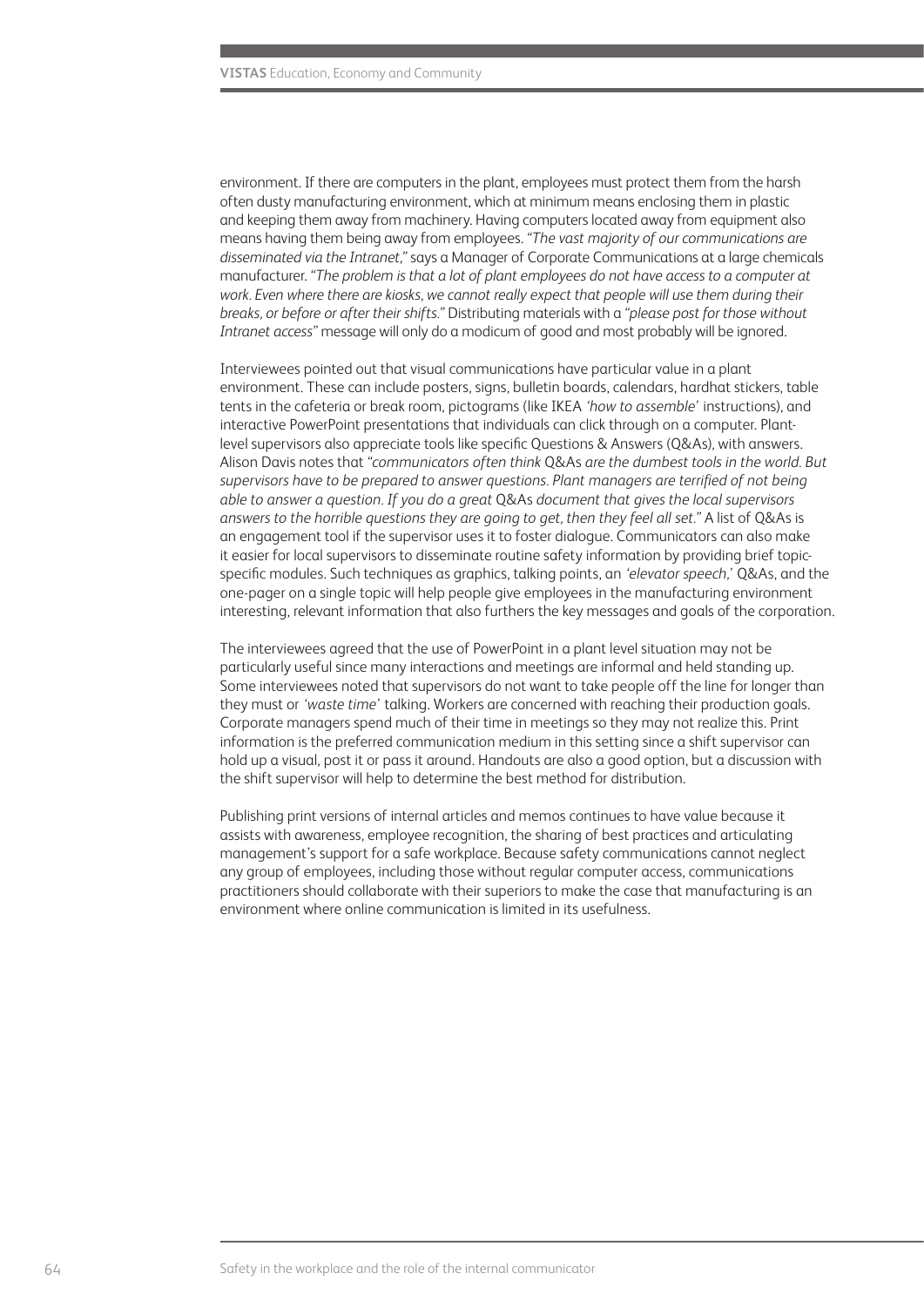# Discussion

This paper has identified a number of key areas where the internal communicator has a critical role to play. These are engaging with the key constituencies of: (a) safety personnel, (b) management, and (c) employees, (d) encouraging collaboration among different levels of the organization, and (e) recognizing the importance of traditional channels of communication. Our interviewees agreed with the statement that all safety communication practices should work towards the articulation of safety as a central *value* of the organization. Safety should not be perceived as a function a company follows in a passive and reactive way simply because it is required by law. A company's commitment to safety must be clear, well understood and visible in all of its actions. This value should include an organizational belief that the company can avoid or prevent all injuries. In any case of conflict between safety and other objectives, employees should know they must put safety first.

Like most functions within today's lean corporate environments, communication departments tend to be small, with tight budgets, many internal clients, and many areas of responsibility. Why would they seek out another customer, particularly one that operates in such a complex and non-glamorous part of the business? Lester Ifill Jr., a Senior Consultant on Casualty Risk Control, addressed this question as follows: *"If a company can reduce the frequency of injuries, statistically speaking – and insurance professionals use data and subjective information (e.g. safety programs in place and operative), to make their decisions – they reduce the severity of the injuries suffered, which saves dollars on workers' compensation and liability insurance. Those dollars go right to the bottom line. So, companies are looking at their safety record and asking: 'What can I do to improve my experience?'"*

Safety is about caring but it is also about profitability and productivity. According to Stewart (2002): 'The safe companies say they give first priority to safety, but managers in companies with mediocre safety say the same thing' (p.9). Saying *'stay safe'* is important, but statements aren't enough to change unsafe behaviors. Unless employees truly believe all injuries are preventable, they will not operate under this assumption. Internal communicators can help employees believe by offering guidance on good communication practices to the safety function. But the community of internal communicators needs help and support. The research literature investigating the application of communication techniques to health and safety issues is small. It is hoped that this article has identified areas where productive investigation by communication researchers can take place.

Ultimately, the key to successful safety communication is engagement, both of management and workers. *"Safety awareness is a never-ending process,"* says the EH&S leader at a large chemicals manufacturer. *"That's why I like to take a 'belt and suspenders' approach. We cannot approach safety from too many perspectives."* With the help of internal communicators, these perspectives will be clear, relevant, interesting, and engaging.

A version of this paper was presented at the annual conference of the National Communication Association, Applied Communication Division, Chicago, IL, November 2007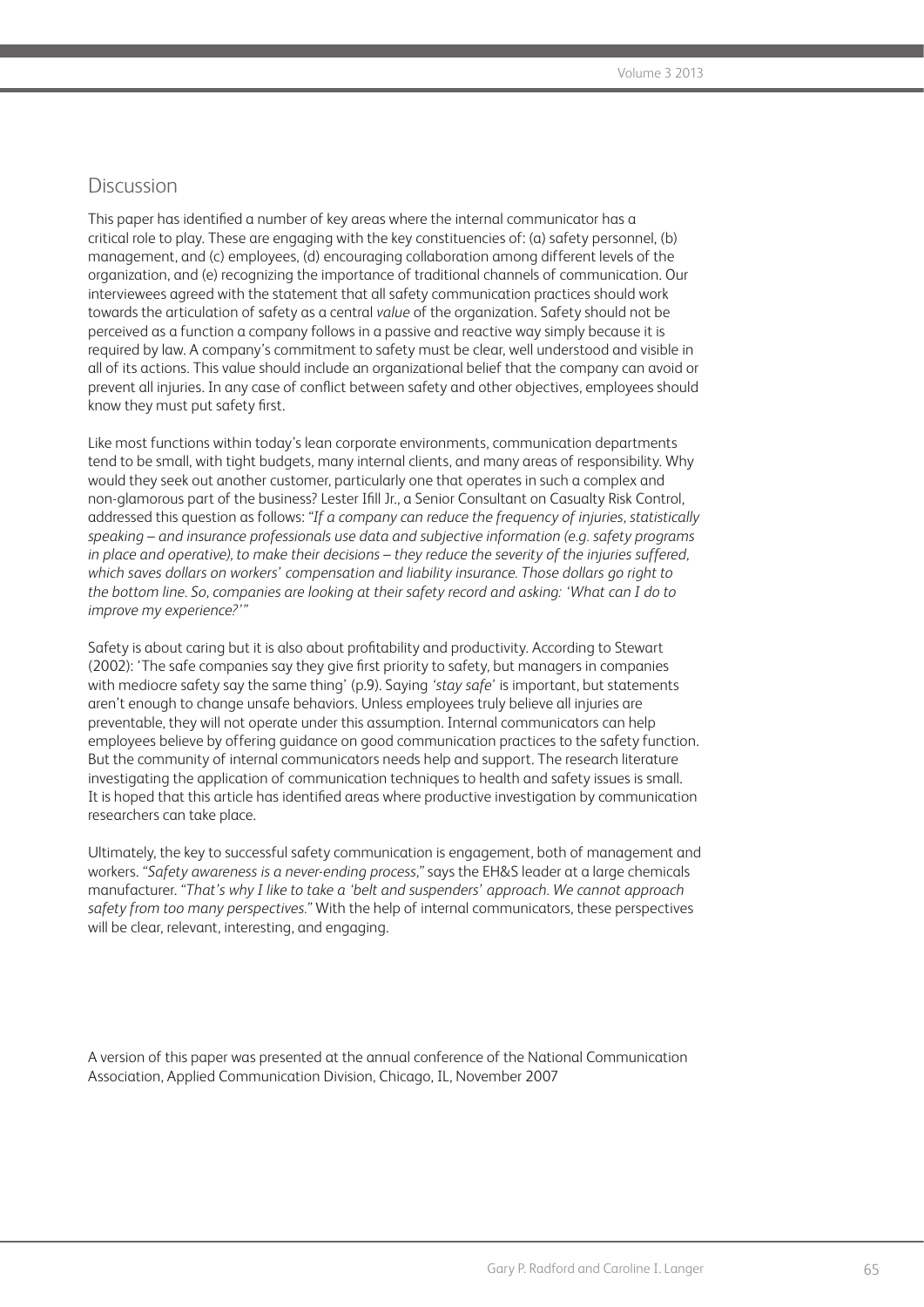#### References

Bailey, C. A. (2007) *A guide to qualitative field research* (2nd ed.). Thousand Oaks, CA: Sage.

Barling, J., Loughlin, C. and Kelloway, E. K. (2002) Development and test of a model linking safety-specific transformational leadership and occupational safety. *Journal of Applied Psychology*, 87(3), p.488-496.

Charmaz, K. (2002) Qualitative interviewing and grounded theory analysis. In *Handbook of interview research*, Gubrium, J. F. and Holstein, J. A. eds. London: Sage. p.675-694.

Glaser, B. and Strauss, A. L. (1967) *The discovery of grounded theory*. Chicago: Aldine.

Hoffman, D. A. and Morgeson, F. P. (1999) Safety-related behavior as a social exchange: the role of perceived organizational support and leader-member exchange. *Journal of Applied Psychology*, 84(2), p.286-296.

Holtz, S. (2003) *Corporate conversations: a guide to crafting effective and appropriate internal communications*. New York: AMACOM/ American Management Association.

Leigh, J. P. (2011). Economic burden of occupational injury and illness in the United States. *Millbank Quarterly*, 89(4), p.728.

Michael, J. H., Guo, Z. G., Wiedenbeck, J. K. and Ray, C. D. (2006) Production supervisor impacts in subordinates' safety outcomes: an investigation of leader-member exchange and safety communication. *Journal of Safety Research*, 37, p.469-477.

Mullen, J. (2004) Investigating factors that Influence Individual safety behavior at work. *Journal of Safety Research*, 35, p.275-285.

Occupational Safety and Health Administration (2014) *Business case for health and safety*. Accessed January 7, 2014. https://www.osha.gov/dcsp/products/topics/ businesscase/index.html

Oxenburgh, M. and Marlow, P. (2005). The productivity assessment tool: computer-based cost benefit analysis model for the economic assessment of occupational health and safety interventions in the workplace. *Journal of Safety Research*, 36, p.209-214.

Quirke, W. (2002) *Making the connections: using internal communication to turn strategy into action*. Aldershot: Gower Publications.

Real, K. (2008) Information seeking and workplace safety: a field application of the risk perception attitude framework. *Journal of Applied Communication Research*, 36(3), p.339-359.

Smith, L. and Mounter, P. (2005) *Effective internal communication*. New York: Kogan Page.

Stewart, J. M. (2002) *Managing for world class safety*. New York: John Wiley & Sons.

United States Senate (2005) *Examining voluntary employer compliance programs that improve occupational safety and health*. Washington: Government Printing Office, May 12, 2005.

U. S. Bureau of Labor Statistics. (2014) *Injuries, illnesses, and fatalities*. [Accessed January 7, 2014. http://www.bls.gov/iif/home.htm. ].

Zohar, D. and Luria, G. (2003) The use of supervisory practices as leverage to improve safety behavior: a cross-level intervention model. *Journal of Safety Research*, (34) p.567- 577.

Zoller, H. M. (2003) Health on the line: identity and disciplinary control in employee occupational health and safety discourse. *Journal of Applied Communication Research*, 31(2) p.118-139.

Zoller, H. M. (2004) Manufacturing health: employee perspectives on problematic outcomes in a workplace health promotion initiative. *Western Journal of Communication*, 68(3), p.278-301.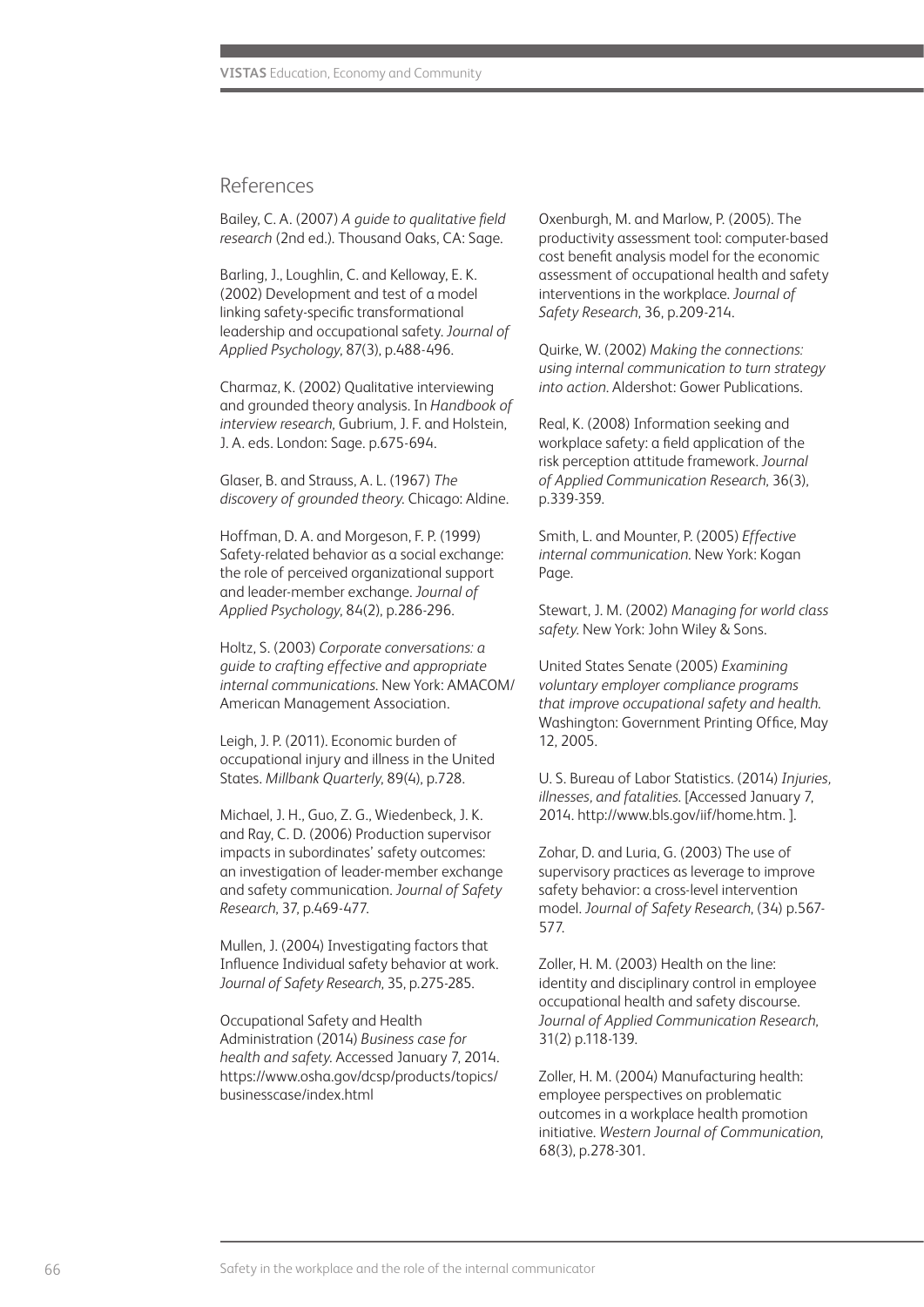# Appendix A

#### **Interview protocol**

Why is communicating about safety challenging – and how can communicators help?

What is your over-arching safety message? How is it communicated?

What communication practices do Safety professionals at your organization currently use?

Is the Safety function an internal client of the Corporate Communications department?

In what ways are traditional employee communications tools and techniques effective for promoting safe behavior?

When does your organization communicate about safety? (After an injury? All the time?)

How do you discuss safety performance? (Is it part of overall company performance or does the organization focus on financial results, with safety as an afterthought?)

How have corporate communications practices changed in the last 20 years, particularly in the area of promoting safe work practices?

What is the role of top management in promoting safe behavior? (Are they fulfilling this role? How can the Corporate Communications department help?)

What can Corporate Communications professionals do to understand the safety needs of employees better?